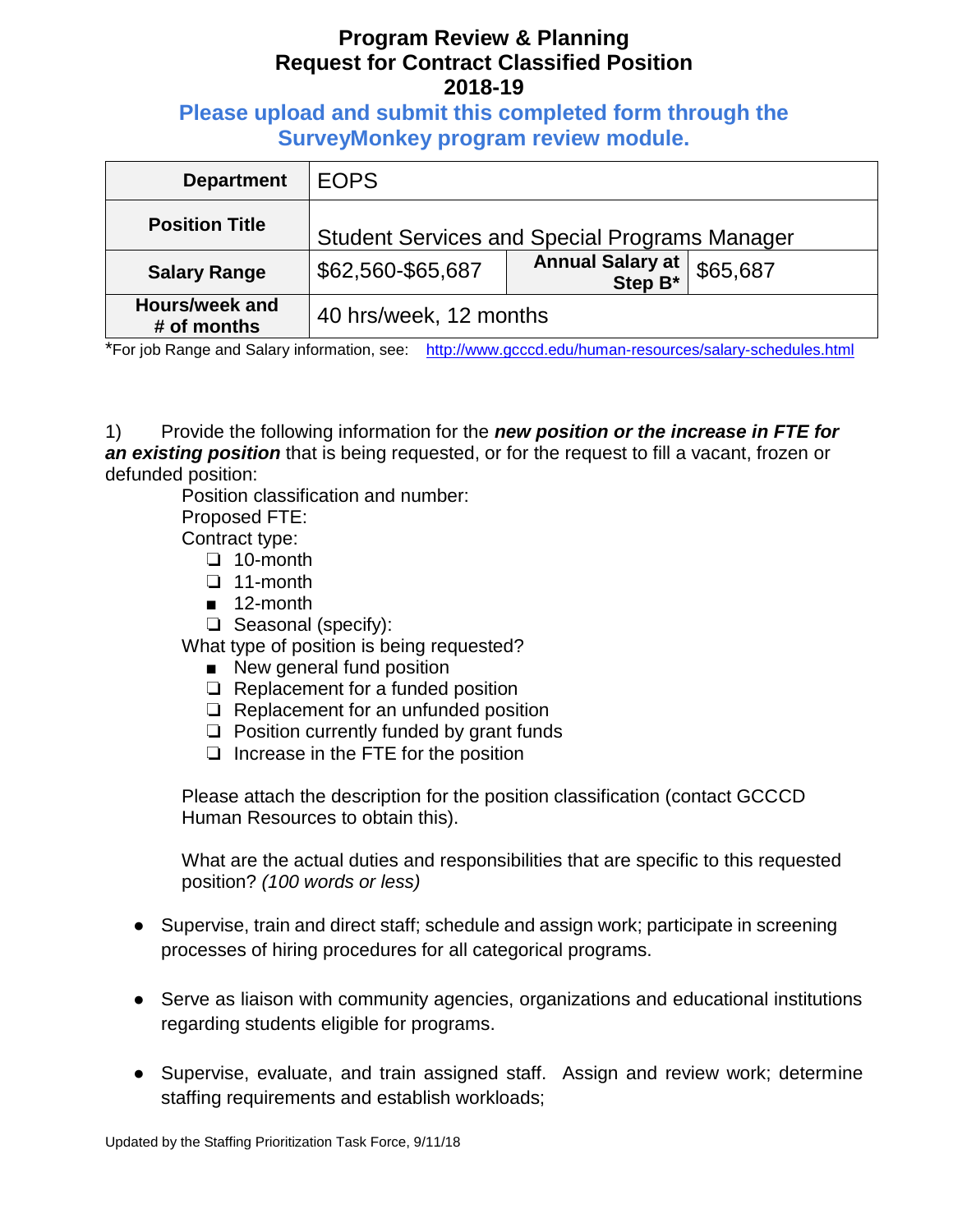## **Please upload and submit this completed form through the SurveyMonkey program review module.**

- Compile, prepare, evaluate, annual budgets and requisitions as needed. Submit appropriate payroll information for all academic and classified staff.
- Supervise reports of all related to personnel, and students required of the office, including collection and maintenance of student related data and records, for State mandated MIS reporting requirements, etc.

2) Is the position being requested in order to comply with state or federal mandates/requirements? **(Rubric Criterion 1)** 

☐ Yes

Cite the specific mandate/requirement (100 words or less):

■ No

3. How are the duties of the requested position currently being performed, if at all?

How does the lack of this position impact the program or service area?

What impact, if any, have frozen or vacant positions within the department had on services or staff workload?

*(200 words or less)* **(Rubric Criteria 1)**

The Associate Dean oversees 3 departments which are state funded and require a great deal of communication, training, etc. Oversight requires a tight grasp of policy updates, changes in laws, budgets, deadlines, reports, etc. Our programs can serve up to 20% the student population at Cuyamaca. Students in our programs deal with circumstances such as language barriers, disabilities, housing and food insecurities, etc., are the most vulnerable and need more support across campus. Staffing for all programs is upwards of 50 + people with much attention and detail to HR and staffing needs. Each program meets to at different levels to coordinates efforts with multiple individuals thus creating high scheduling needs. Not having someone to help coordinate efforts, schedules, and support at all levels, has at times been chaotic and creates a longer wait to engage situations. This has impacted program staff and faculty, which ultimately affects student support. A Supervisor could engage, support, and coordinate program staff more quickly. A supervisor can assist in overseeing staff, schedules, in a focused way and ultimately the students we serve. This can result in students feeling a greater, more personalized level of support, which then impacts retention and ultimately completion rates.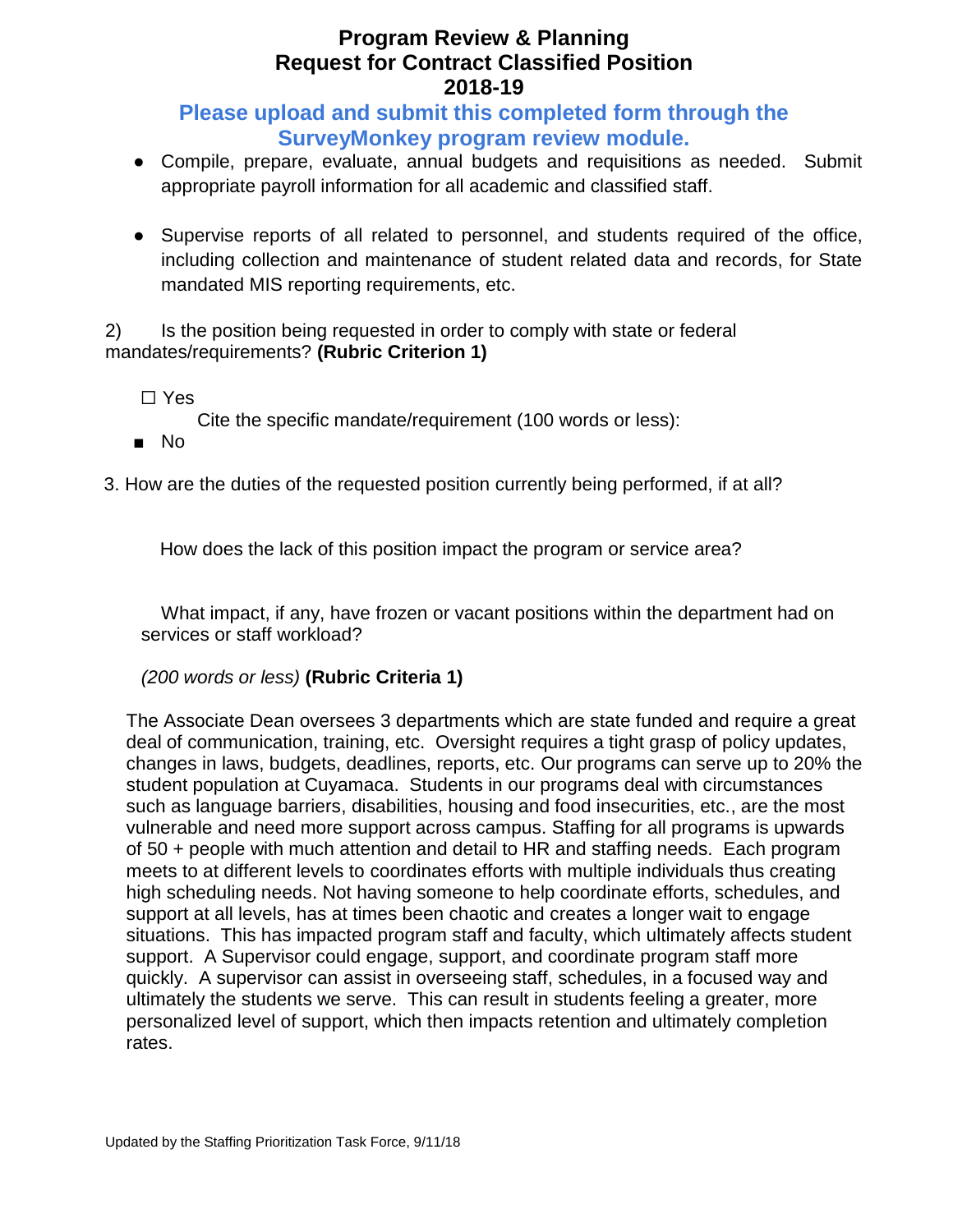#### **Please upload and submit this completed form through the SurveyMonkey program review module.**

4. How has the program/service area changed over the most recent five academic years and/or how is it expected to change within the next five years (i.e. growth, additional services, increased workload and reorganization) that warrants this position? \*\*Please use both quantitative and qualitative data including, but not limited to: enrollment and productivity data, staffing or other studies, surveys, volume of students or employees served, total comp time accrued, number of hourly/ intern/ volunteer/work-study, and services provided.\*\*

*(200 words or less)* **(Rubric Criteria 2)**

The Associate Dean position is a new one at Cuyamaca College. Before the creation of this position, categorical programs (EOPS, DSPS, and CalWORKs) were under the Dean of Counseling Services. This position was meant to create an opportunity for a different structure for oversight and support and continue the hard work already done. In 2017- 18 CalWORKs served an average of 5%, DPSP 7%, and EOPS 7% of campus population (according to the Cuyamaca College Research, Planning and Institutional Effectiveness Comparison Reports), less than one-fifth of the campus population. Staffing needs and requirements have also been great. Within the last year, there were six full time hiring and two temporary positions filled (CalWORKs hired a Student Service Specialist and full time faculty Counselor. EOPS hired a Student Services Specialist, Program Specialist and full time faculty Counselor. DSPS hired a Temporary Student Services Specialist, Student Services Assistant, and full time faculty Counselor.) Some Categorical programs are looking to expand services such as the Workability III Grant that DSPS would like to apply for, EOPS would like to work on a CalFRESH grant, both aimed at getting students in these programs to consider career options while participating in our programs.

- 5. How would this position's main duties specifically support the institution's strategic priorities?
	- 1. Acceleration
	- 2. Guided Student Pathways
	- 3. Student Validation and Engagement
	- 4. Organizational Health

(200 words or less) **(Rubric Criteria 3)**

This position will help at several levels but specifically with #4 Organizational Health in the following ways:

- Better communication between the Associate Dean and each program by helping field questions, information flow, etc. through phone and email.
- Keeping track meetings, events, trainings, deadlines, etc. through a comprehensive calendar system.
- Assistance in researching new funding opportunities and expansion of program services (i.e. Fresh Success program for CalFresh Recipients through EOPS, support for the Workability Grant III through DSPS)
- Support for workday issues and payroll/HR concerns

Updated by the Staffing Prioritization Task Force, 9/11/18